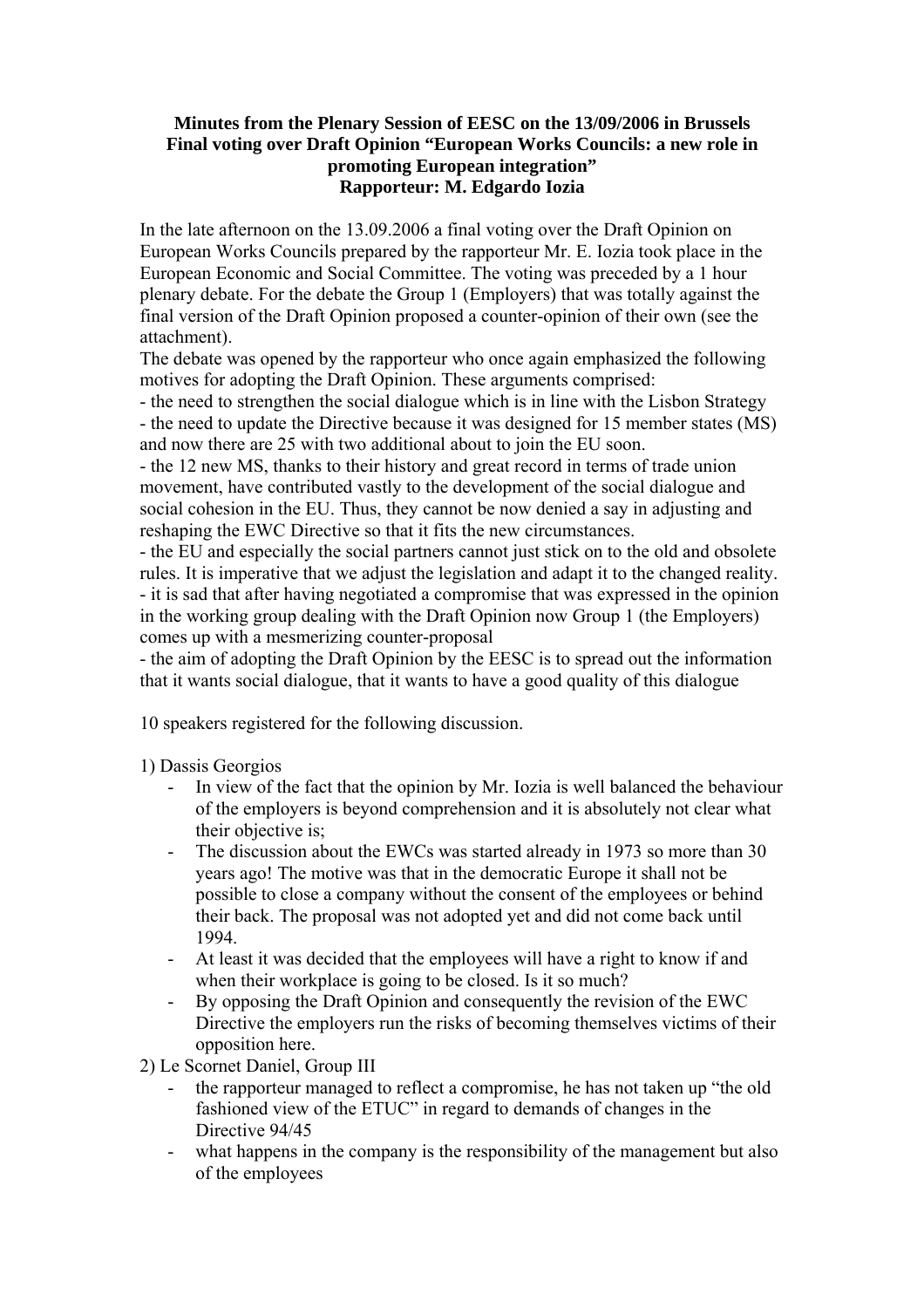- EU citizenship is visible in EWC in its pure form

3) Pegado Liz Jorge, Group III

- some 26 years ago I was a rapporteur of the Vredeling Opinion dealing with the proposal for EWC and it's hugely surprising that there is such a opposition now, that we are still in the same place as 26 years ago
- the timing for the revision of the Directive is right now
- the approach of the rapporteur is nothing more than an appeal to look at the Directive and think together with UNICE where there is a need to do some update or amendment
- the opinion is very timely now since it speaks about the Social Responsibility that the companies have and about the EU society at large.

4) Evelyne Pichenot, Group III

- this is an opinion that is meant for the European Commission (EC) in order to communicate to them that it is possible to bring this Directive in line with other legislative acts on workers' representation and information and consultation
- the EESC is in the position to act in favour of the above mentioned goal to make slight amendments and changes
- The European Commission needs to take up some action now since it is the statutory guard of the Treaty. The EC cannot simply be passive since it is bound by the Treaty to act
- The opposition of the employers is not over and there will be another enlargement
- The MS have already adapted themselves and employers abuse this argument and mislead the public on purpose in this regard

5) Drbalova Vladimira, Group I

- even though that the rapporteur put a lot of work into it the Draft Opinion cannot be supported
- one needs to bear in mind the consequences of adopting this Opinion
- the mandate of this work group was to elaborate how to make more of the existing EWC and how to improve their functioning and heighten the influence on promoting the European integration
- that was not the mandate of the working group to prepare an opinion calling for the revision of the EWC Directive

6) Ton Huntjens, Group I

- when this EESC is asked for the opinion and it delivers the opinion on which there is a divided mind that it is regrettable but one needs to accept it; yet, when it's an own initiative of the EESC and there is no consensus on the opinion the point of having it at all? It's better not to give the opinion at all.
- It was clear already after the first 45 minutes of the initial discussion that it would not be possible to agree upon this initiative. It was black versus white. These differences arose not only between Group I and II but also between representatives from 'old' and 'new' MS (not true!!!)
- Changing such a hefty instrument will be understood and taken as a declaration of war on the business world!!!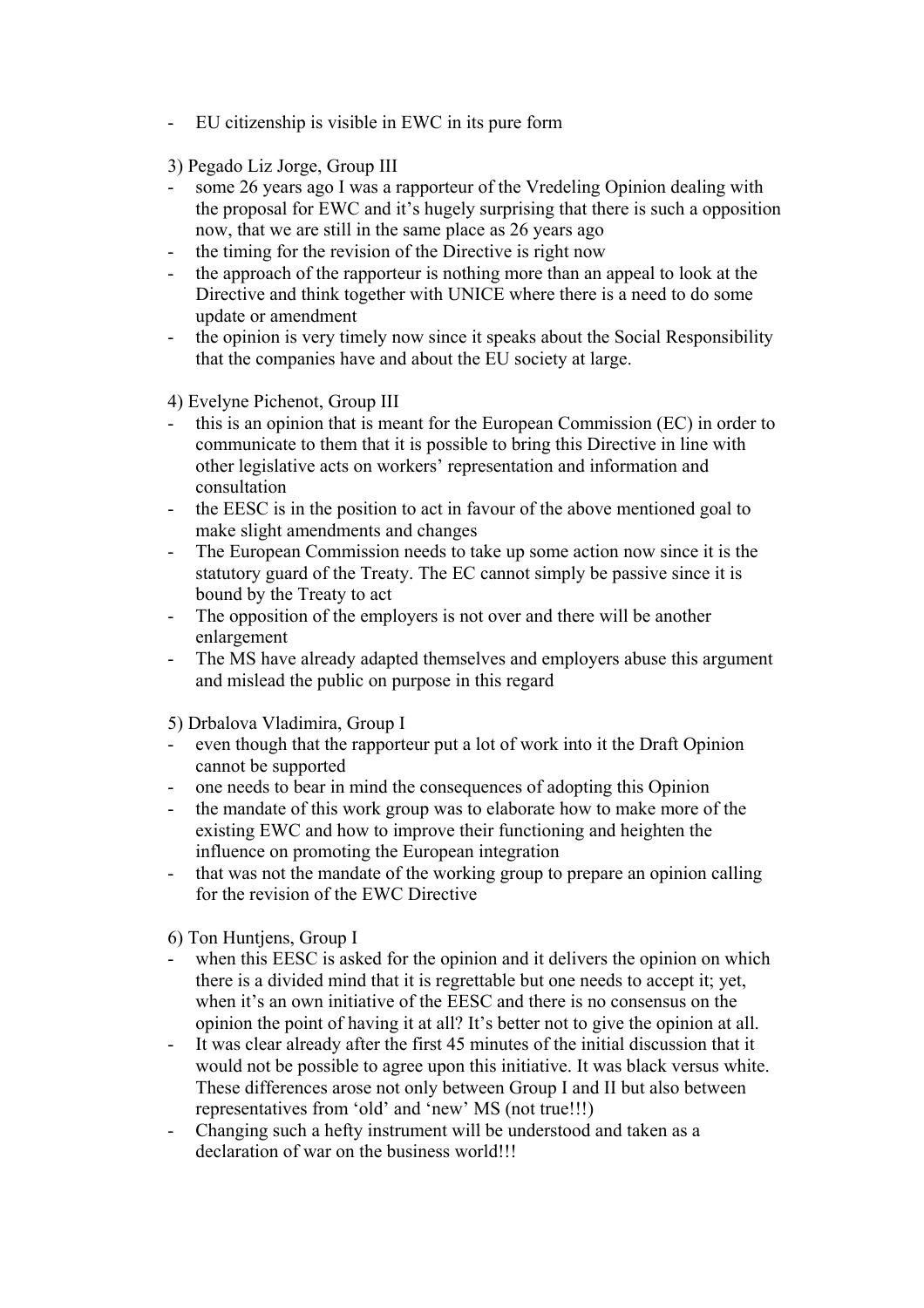It's not only EWC that will not benefit from it but also the EU as such that will not benefit from this development of legislative measures on EWC at all!!

7) Retureau Daniel

- it's hard to understand that companies that are in favour of innovation oppose a change in this regard – their approach is simply: 'let's stay in place and do nothing!'
- the MS allegedly have not had time to adapt to the Directive but the employers are now rejecting with their counter opinion the right of the NMS to influence and shape the EWC Directive to their needs. This is an illogical contradiction in terms!
- The employers are saying that a change in the EWC Directive will mean the end of the world, which is laughable
- The opinion proposes only a slight adjustment to the current circumstances

8) Gustav Zöhrer, Group II

- there are positive and negative examples of EWC
- the conclusion is that we shall act, but not climb on the barricades but work on 3-4 concrete points
- it's simply necessary to review the EWC Directive
- it's not a position of the ETUC that calls for an immediate amendment of the Directive. The EESC and Group II moved deliberately away from the ETUC position in order to produce a compromise with the UNICE

9) Clare Carroll, Group I

- In the Draft Opinion there are no arguments in favour of the title of the opinion. There are only arguments for the extension of the employee rights
- This is not an opinion on European integration or anything of this sort
- The employers have adopted the EWC Directive in a very good way and have even in some cases moved beyond it voluntarily

10) Wolfgang Greif, Group II

- We need to ask ourselves a question what's at stake here? Have the employers read the counter opinion at all?
- The rapporteur appeals that we analyse the current situation only. He has emphasized that the EWC have contributed to the European integration so it is in favour of the title
- The EWC Directive was a compromise in 1994 at that time. What we want now is a revision that was due already in 1999. There are simply points that need to be revised.
- the counter-opinion of the Group I is not understandable at all, what is it's point, what is it about? It accuses the rapporteur about the things he has not committed

11) Marian Krzaklewski, Group II

- Group II during the meetings of the working group on the Draft Opinion never actually received a response to a many times repeated question as to the roots of the harsh opposition in regard to reviewing the EWC Directive
- Poland along with other NMS acceded the EU precisely thanks to the fact that the EU membership offered the employees the opportunity to participate in the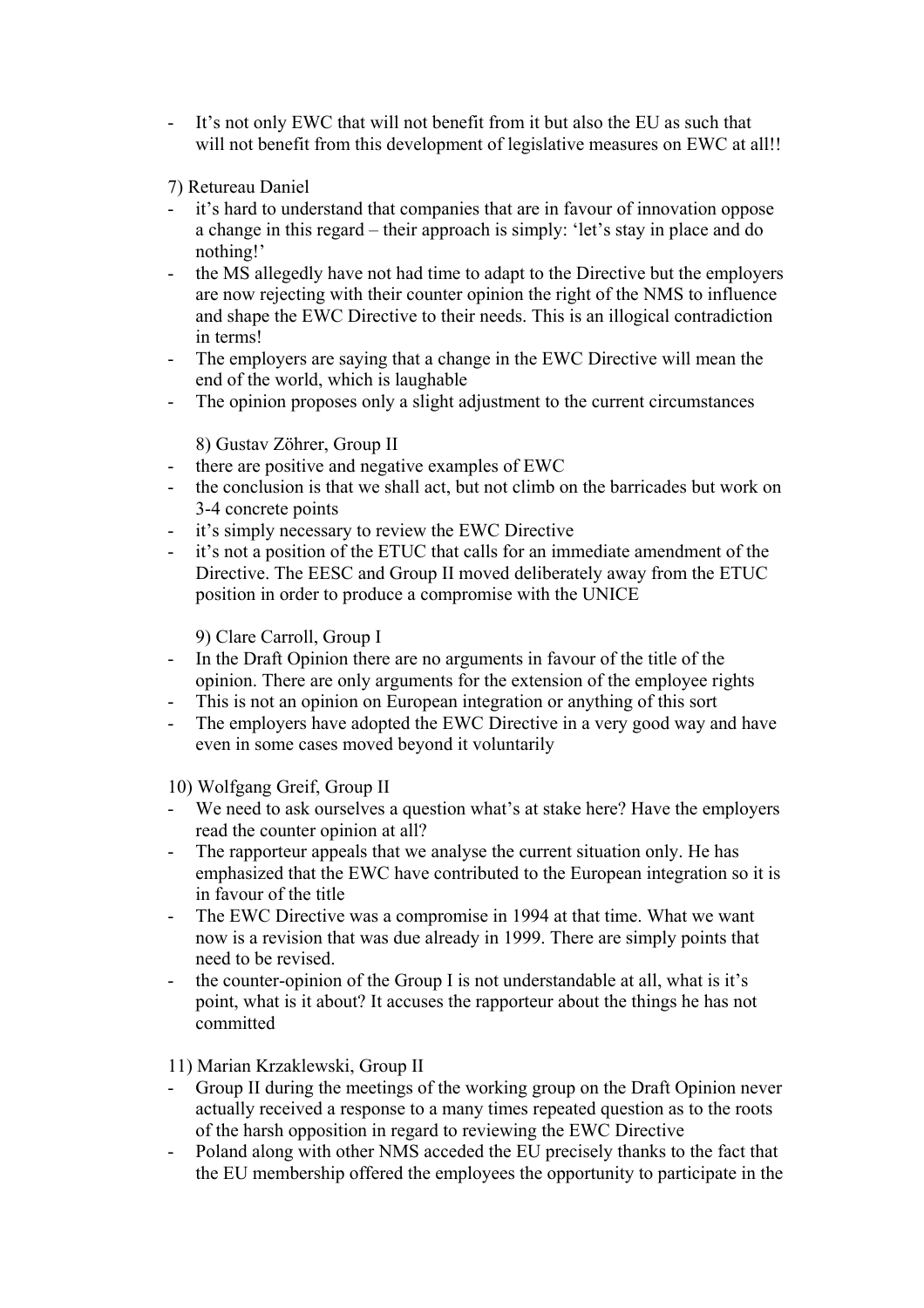EWC and in the transnational industrial dialogue at large. The EWC were then a major incentive that was used to promote the EU membership in the national referendum (M. Krzaklewski was at that time the leader of the Polish biggest trade union "Solidarność" that via participation in the general elections built a government coalition in 1997)

- The trade unions especially in the NMS proved that they are a constructive force and a reliable partner – in Poland it were the free trade unions that fought for market economy and for rights for a free market entrepreneurship of which the companies now take advantage of
- The question of the illegality of the current provisions of the EWC Directive will sooner or later be judged by the European Court of Justice, since the representatives from the NMS will start to bring cases to court due to the fact of being discriminated against by the obsolete provisions of the EWC Directive that should have been amended long ago. The EWC Directive in its current shape does not provide enough mandates for the delegates from the NMS that they are eligible for on the basis of the workforce figures (proportionality)

After the debate on the Draft Opinion by E. Iozia the debate over the counter proposal of the Group I took place. It was opened by one of the authors, Ms. Christa Schweng. She argued that:

- workers have the right to require the structures for information and consultation
- there was a joint seminar in 2004 prepared by the social partners. The consclusion were:
	- o the EWC are a sensitive instrument
	- o reciprocal trust is key for proper functioning of EWC
	- o the EWC Directive is functioning well (???)
	- o that the proper functioning of the EWC requires time to bridge over different traditions of social dialogue, cultures, etc.
	- o all that requires reciprocal respect , we need time to learn each other, to adapt to different traditions, cultures, languages, etc.
- the EWC directive has been in use in the NMS for 2 years now
- the Directive and its potential is not used to its full yet and we can achieve mutual understanding and trust in frames of the existing directive

After the opening statement comments from the floor were raised, which however were merely repetitions of the arguments brought up in the first debate.

## **The outcomes of the voting were:**

- **1) Voting on the Counter-proposal by the Group I** 
	- **a. For: 82**
	- **b. Against: 139**
	- **c. Abstentions: 8**

## **Total 229**

## **2) Voting on the the Opinion by the rapporteur Mr. E. Iozia:**

- **a. For 144**
- **b. Against 76**
- **c. Abstentions: 15**